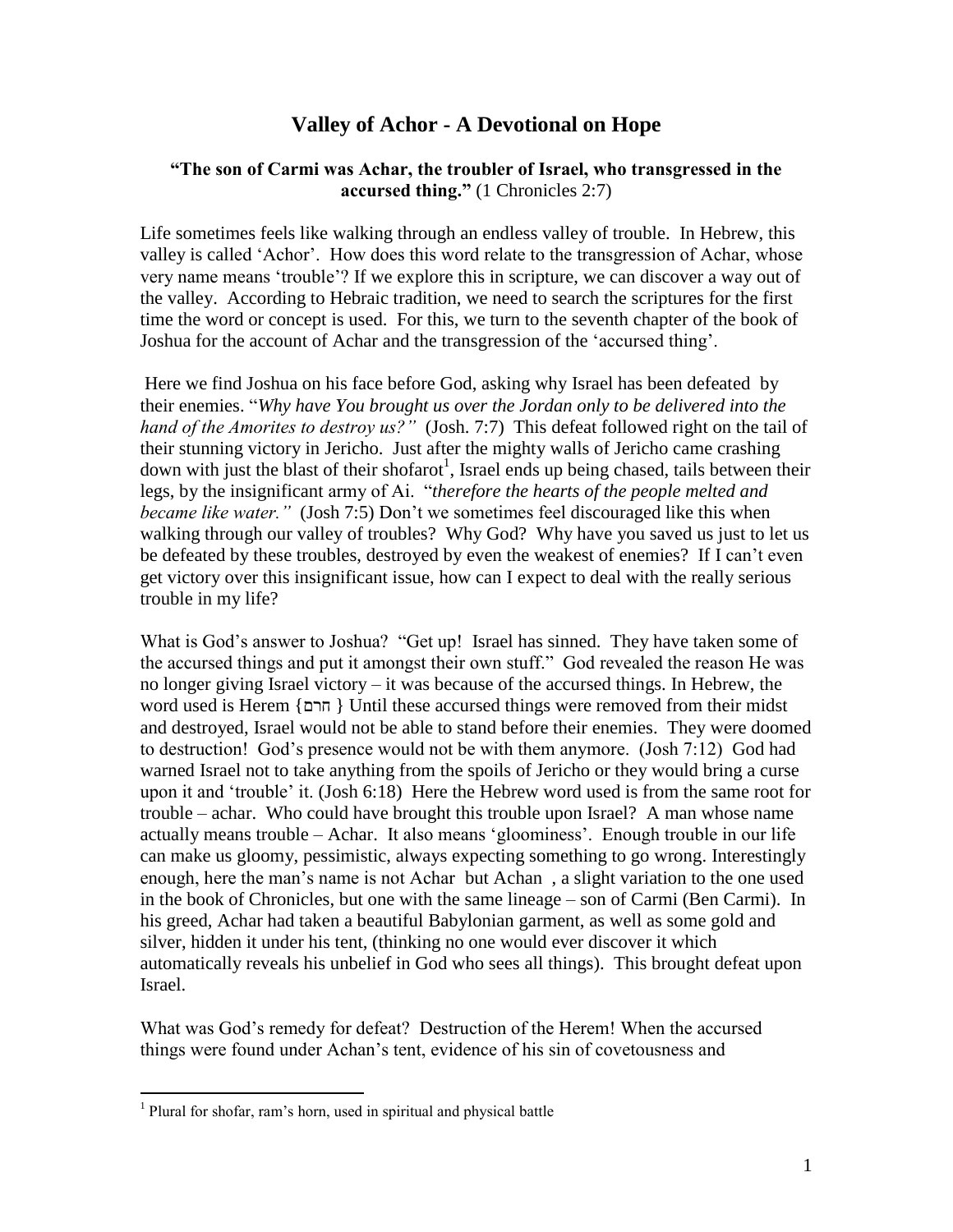disobedience, everything – this included Achan, his sons, his daughters, his donkeys, sheep, oxen, the accursed things, even his tent – they carried all that belonged to him to the Valley of Achor. There, they were stoned to death and then burned with fire. Joshua said, "*Why have you troubled us? The Lord will trouble you this day."* (Josh 7:25).This contains a lesson for each of us. There is no remedy for sin but its complete removal. How is this possible? How can we eradicate sin from our midst since we are sons and daughters of Adam, infected with sin from the beginning in Gan Eden; all have sinned and fallen short of the glory of God.

For answers, we must follow the trail of the valley of Achor to the book of Hosea. Here is a woman I can well identify with as the woman I was in the past – having a spirit of harlotry – she decks herself in flashy earrings and jewelry and chases after her lovers without a thought to the One who is her true Beloved. But God has His ways. In His incredible kindness and mercy, He absorbs all the rejection and woos her back unto Himself. Hedging her way with thorns, and walling her in so that she can no longer catch her lovers, causing all her 'mirth' and immoral partying to cease, He then allures her, brings her into the desert (midbar) and speaks comfort to her there. The midbar (wilderness or desert) is a place where God speaks. Midbar מדבר comes from the root Daber דבר which means "speak" or "word". It was here that He spoke to Moses in the burning bush. It was in the desert where He spoke to the adulterous woman, Gomer. It is in the dry and parched places of our lives where God often speaks a word to us as well.

Now God speaks an amazing word: "**I will give her vineyards from there, and the Valley of Achor as a door of hope; She shall sing there as in the days of her youth....**" (Hosea 2:15) God actually promises to turn the Valley of Achor (trouble) into a door of hope! How can the valley of our troubles be turned into a place of hope? How is the curse of Achor turned into a blessing? What (or should I say who) is the door? The Hebrew word for door is delet, but the word used here is Petach, which means "an opening". In the New Testament, Yeshua (Jesus) uses a metaphor well known to the people of Israel – a shepherd with his sheep. He says, "I am the door (sha'ar  $=$  gate) of the sheep. " (John 10:7). He repeats, "*I am the sha'ar. If anyone enters by Me, he will be saved, and will go in and out and find pasture."* (John 10:9) Yeshua is the opening through which we may enter into life. He is the good shepherd (Ro"eh Hatov) who leads His sheep to lie down in green pastures. The enemy comes to steal, kill and destroy, but Yeshua said He has come to give us life and life more abundantly. He laid down His life for us. No one took it from Him but He lay it down of Himself as He was commanded by His Father.

Yeshua is the One who has turned the curse of Achor into the blessing of hope (tikvah). The Messiah redeemed us from the curse: "*Messiah has redeemed us from the curse of the torah, having become a curse for us*." (Gal. 3:13) Because of the curse of sin, we were doomed to destruction, just as were the Israelites under the curse of Achor. But Yeshua took the sin upon Himself so that we may have hope and walk in righteousness. "*He who knew no sin became sin for us that we might become the righteousness of God in Him.*" (2 Cor. 5:21) The blood of bulls and goats in the Old Testament sacrificial system could never truly remove or destroy our sins. The sacrifice had to be repeated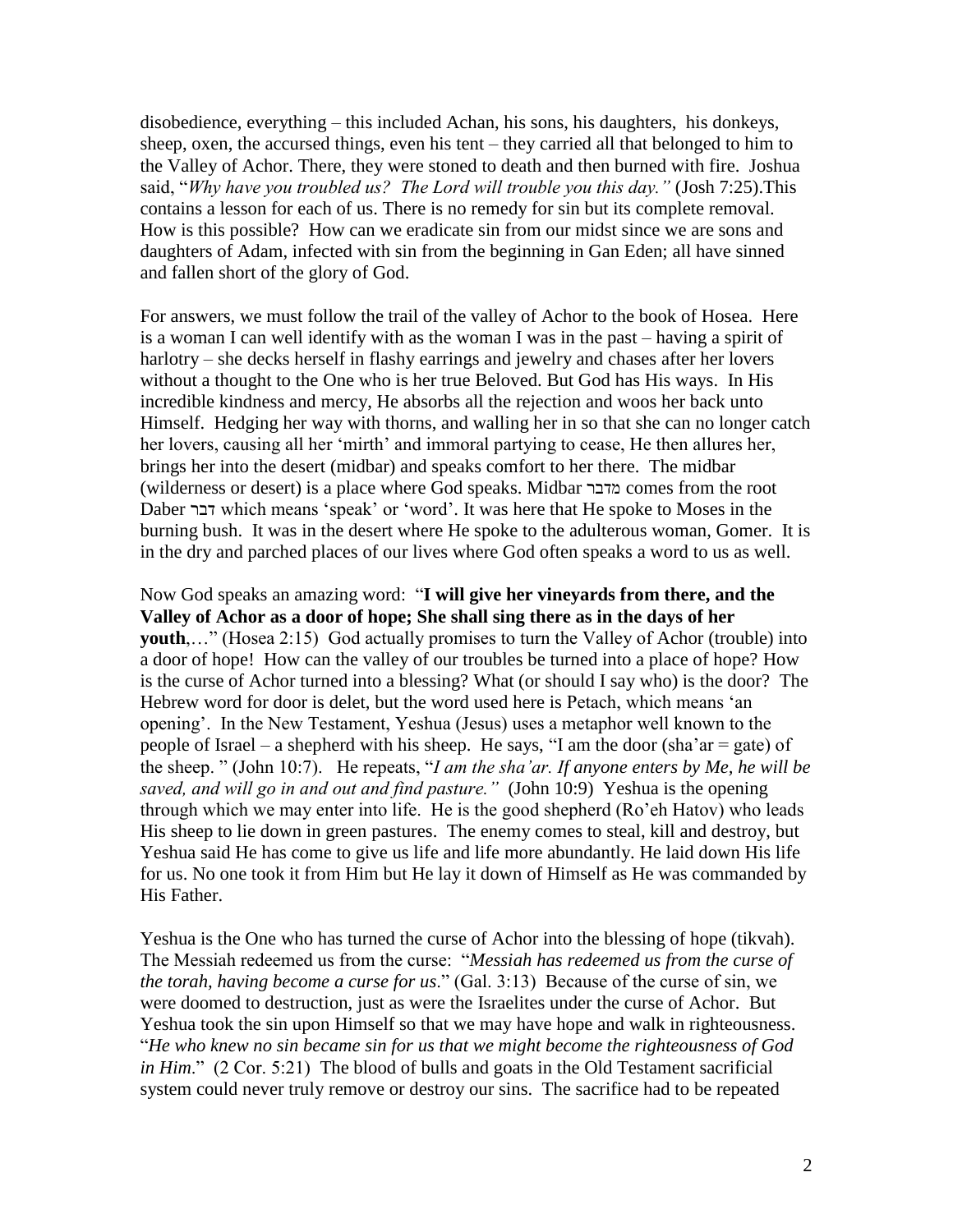over and over again, and even then the sin was only temporarily covered, not destroyed. But Yeshua entered the Holiest place with His own blood, thereby completely eradicating our sin. (Heb. 9:12) It has been destroyed as surely as was Achan and all that belonged to him in ancient Israel. Because of the accursed things we hold unto our bosom, our 'herem', those things devoted to destruction that we refuse to relinquish, we are doomed to sure defeat, even from the most insignificant opposition such as the feeble army of Ai, but in Messiah, we may walk in victory. Thanks be to God, who gives us the victory through our Lord, Adoneinu, Yeshua Hamashiach.<sup>2</sup> We are more than conquerors through Him who loved us.<sup>3</sup> Our 'herem', our sin, dooms us to eternal separation from God. But through Yeshua we may be forgiven and have eternal life in God's presence. He is Immanu-El (God with us).  $4$  Death is swallowed up in victory. Halleluyah!  $5$ 

In the book of Hosea, the Lord promised a wayward, weak, sinful woman that He would give her an opening of hope (Petach Tikvah) instead of the misery of a perpetual walk of condemnation through the Valley of Achor. He promised her an eternal covenantal relationship and that she would then sing again in His presence as she had in her youth. As a young Jewish girl, I used to lead the singing of prayers and worship in our children"s congregational Sabbath services. But as I grew older, I forgot my God and rejected my faith; choosing instead to walk in the ways of the world, looking for love in all the wrong places. When God hedged my way in with thorns, causing my lovers to abandon me, and my mirth to cease, I thought I would never sing again. It felt like my life was over; my hope had been cut off. But then God performed a miracle in my life - He revealed Himself to me as a God of covenant, betrothing me to Himself forever in righteousness, lovingkindness, mercy and faithfulness through the Jewish Messiah, Yeshua. He said, "*I will never leave you nor forsake you."* My first request was to sing for Him again; and He gave me that desire of my heart. The Valley of Achor has been turned into a door of hope and I sing to Him again as in the days of my youth.

Why are so many who have, by faith, walked through the sha'ar, the gate – this Petah Tikvah – opening of hope – still walking in hopelessness, despair and defeat? It is because of our stubborn refusal to take hold of everything that Yeshua died to give us. He came to give us life and life more abundantly. He came to give us an inheritance of peace, love, joy and righteousness in the Holy Spirit. But we can be like prisoners, sitting in the gloom of our cells, depressed and discouraged, while the doors stand wide open, the brightness and warmth of sunshine and the musical sounds of birds singing beckoning us to freedom. We are accepting a heavy covering of guilt and condemnation instead of the garments of praise and righteousness. "Therefore there is now no condemnation for those who are in Messiah Yeshua, who live and walk not after the dictates of the flesh, but after the dictates of the Spirit." (Romans 8:1)

If we already know Yeshua as our Messiah and yet feel as if we are always walking in the Valley of Achor - in defeat, despair (hopelessness) and destruction, perhaps we need to

 $\overline{a}$ 

<sup>2</sup> Our Lord, Jesus Christ, 1 Corinthians 15:57

 $3$  Romans 8:37

<sup>4</sup> Isaiah 7:14

<sup>5</sup> Isaiah 25:8, 1 Cor. 15:54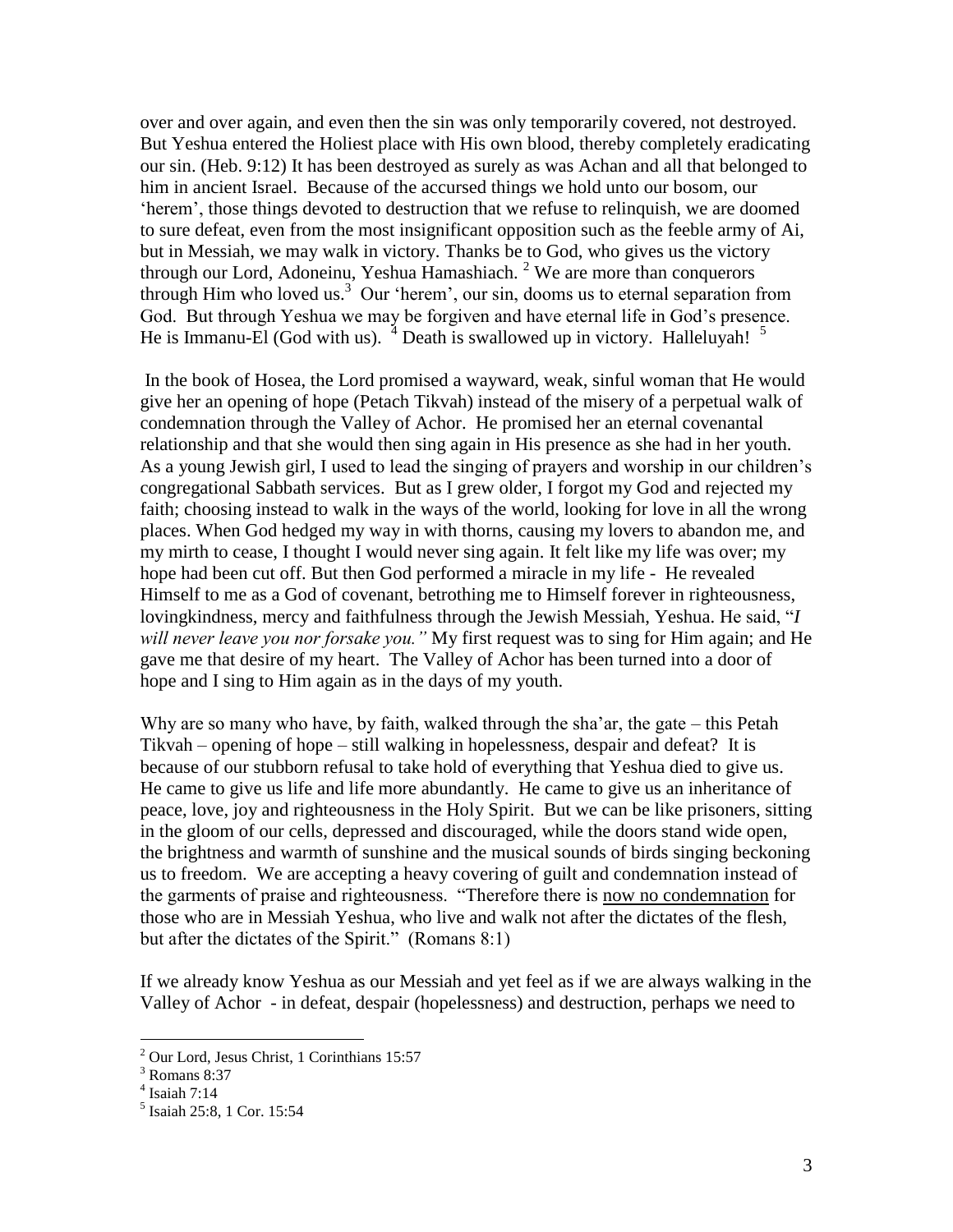also examine our lives for evidence of herem – accursed things. Could there exist things in our possession, even unknowingly, that should be devoted to destruction? I have visited very few homes of Believers where I did not see evidence of some kind of witchcraft, idolatry, or occult. It may take some spiritually discerning "snooping" to cleanse our homes from this herem, asking God to reveal anything in our possession that may be causing us to walk in defeat.. It may be a statue, a piece of jewelry, a children"s toy. A friend of mine, a young mother, recently related an incident when one day, her baby would not stop crying. The mother became more and more irritated with her child to the point where she felt enraged. Thankfully, she knew was spiritually discerning enough to realize that the enemy was at work and she noticed a small toy that a homeless person had given to her child. Looking closely at this toy figure, she could see the rage and demonic expression on it's face. She immediately took it outside, her husband smashing it under his heavy work boots; and shortly, the crying and the rage completely disappeared. PTL! How many of us are living with the presence of the enemy in our homes because of herem – items devoted to destruction? We may be allowing our children to watch television, movies or play video games that are an abomination to God in our homes. We must be willing to give up and even destroy anything the Holy Spirit shows us that is not pleasing to Him. A return of God's favor and presence is well worth the sacrifice of whatever material possession that may be.

#### "**Nor shall you bring an abomination into your house, lest you be doomed to destruction like it. You shall utterly detest it and utterly abhor it, for it is an accursed thing (herem). (Deut. 7:26)"**

What is our personal Valley of Achor? Surely some measure of trouble is part and parcel of real life in this fallen world amongst imperfect people. Job wrote, with a somewhat negative outlook that some would simply call realistic, "*Yet man is born to trouble, as the sparks fly upward….Man who is born of woman is of few days and full of trouble*." (Job 5:7, 14:1) Another reality is that we do have an adversary – an enemy of our souls who seeks to kill, steal and destroy and can definitely "trouble" us. However, sometimes our "herem", which continually brings trouble into our life is spiritual, emotional or mental rather than physical. We may have wrong attitudes, wrong thought patterns that need to be destroyed. Perhaps the fiery coal of an angel needs to touch our unclean lips and change the way we speak. The Word warns us that a root of bitterness will not only cause trouble in our own lives, but will also defile the lives of many people we come into contact with. <sup>6</sup> Sobering thought, but well worth considering if we continually struggle with trouble. Even a close relationship with one who is covetous and disobedient may cause our destruction. We are warned not to keep company with an idolatrous, covetous person, even he or she does claim to be a "Believer" – not to even eat with such a person! (1 Cor. 5:11) Bad company surely does corrupt good character. All of Achan"s family were destroyed along with him. We must pray fervently that those in authority over us walk in the Spirit and not in the flesh.

Let's pray together:

 $\overline{a}$  $6$  Hebrews 12:15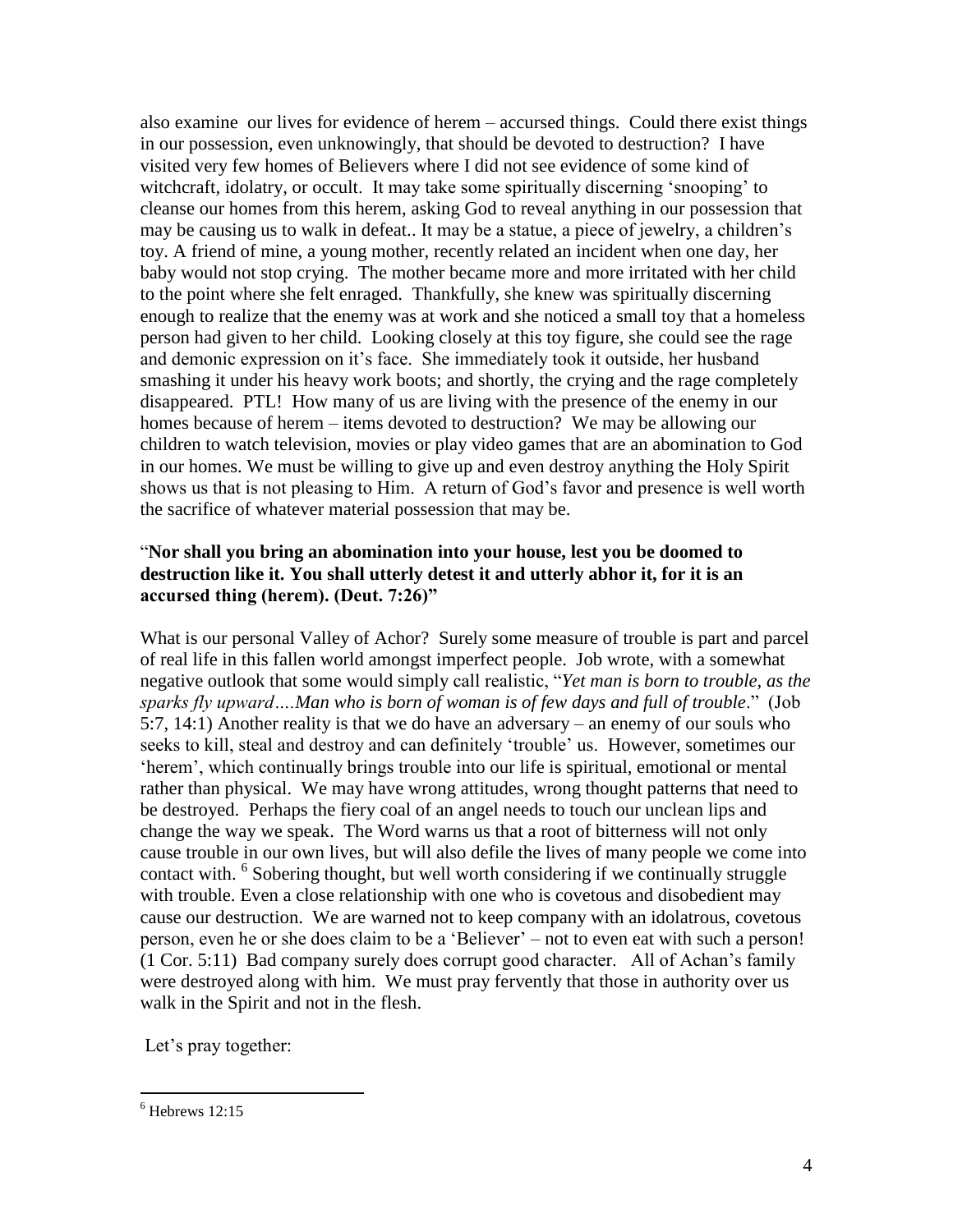God of Abraham, Isaac, and Jacob (Israel), thank you for revealing to us the sin of Achan and providing the remedy for the Valley of Achor through the door of hope (Petach Tikvah). Thank you, Yeshua, that You are the gate by which we may enter into eternal life by faith. Please reveal to us any 'herem' in our lives – physical possessions, wrong relationships, sinful attitudes, thought or speech patterns - that may be causing us to yet wander in the Valley of Achor, in perpetual trouble. Show us what we are holding onto or hiding that should rather be devoted to destruction. Burn it all away for You, God are a consuming fire. Forgive us and cleanse us. Help us to walk in the freedom that You died to give us. Teach us to walk in the peace, joy and righteousness that is our inheritance in You. Bring us through to victory, Lord, for Your namesake and to You be all the glory. Amen.

**For I know the thoughts that I think toward you, says the Lord, thoughts of peace (shalom) and not of evil, to give you a future and a hope (tikvah)."** (Jer. 29:11)

\_\_\_\_\_\_\_\_\_\_\_\_\_\_\_\_\_\_\_\_\_\_\_\_\_\_\_\_\_\_\_\_\_\_\_\_\_\_\_\_\_\_\_\_\_\_\_\_\_\_\_\_\_\_\_\_\_\_\_\_\_\_\_\_\_\_\_\_\_\_\_

### About the Author:

Hannah Nesher grew up in an Orthodox Jewish home and received her education in a religious Hebrew school in Canada. During a crisis pregnancy, she came to know Jesus (Yeshua) as her Messiah and Savior. She now lives in Israel with her children and grandchildren, teaching Christians about the Jewish roots of their faith.

**COPYRIGHT POLICY: Articles by Hannah Nesher may be copied for free distribution or personal use, provided they are reproduced in their entirety and with no changes. If printed in a publication or included on a website, please include our name, address and website and please send us a copy of the publication containing the article. There is no cost to use the materials but if you appreciate the information, please do consider sending a donation to support the ministry.**

**Please feel free to share this message with others by e-mail or link us to your website. www.voiceforisrael.net**

**If you have any comments or questions, please e-mail: [nesher.hannah@gmail.com](mailto:nesher.hannah@gmail.com)**